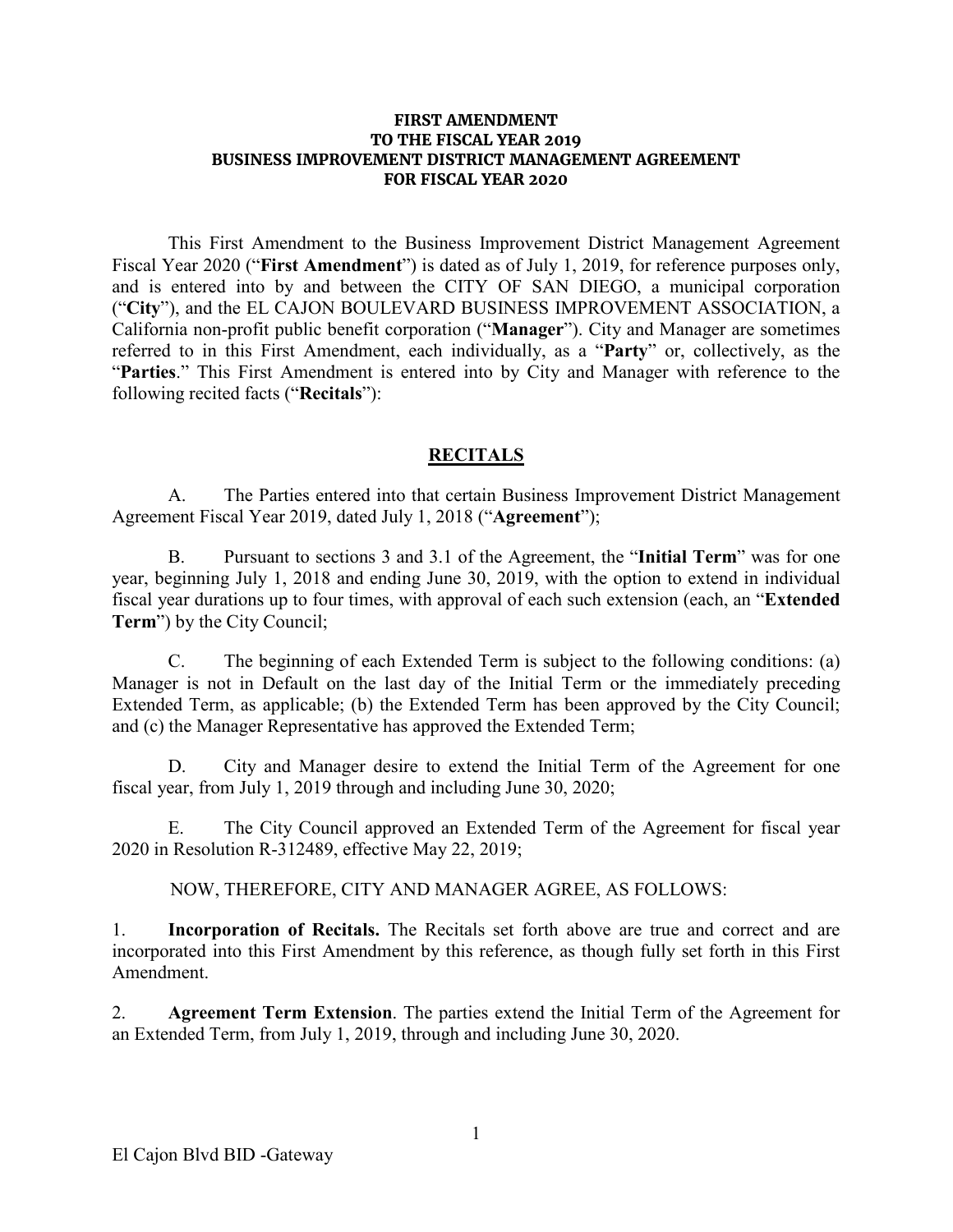3. **Confirmation of Agreement**. The Agreement, as amended by this First Amendment, is in all respects confirmed and all of the terms, provisions and conditions of the Agreement, as amended by this First Amendment, shall be and remain in full force and effect.

4. **Entire Agreement**. The Agreement, as amended by this First Amendment, represents the entire understanding between the Parties about the subject matter of the Agreement, as so amended.

5. **Counterparts**. This First Amendment may be signed by the authorized representatives of the Parties in multiple counterpart originals (including facsimile or electronic counterpart originals), each of which shall be deemed an original, and all such counterpart originals, when taken together, shall constitute one agreement.

6. **Principles of Interpretation**. No inference in favor of or against any Party shall be drawn from the fact that such Party has drafted any part of this First Amendment. The Parties participated substantially in the negotiation, drafting, and revision of this First Amendment, with advice from legal and other counsel and advisers of their own selection. A word, term or phrase defined in this First Amendment may be used in the singular, plural, past tense or future tense, regardless of how it is defined, all in accordance with ordinary principles of English grammar, which shall govern all language in this First Amendment. The words "include" and "including" in this First Amendment shall be construed to be followed by the words: "without limitation." Each collective noun in this First Amendment shall be interpreted as if followed by the words "(or any part of it)," except where the context clearly requires otherwise. Every reference to any document, including the Agreement, refers to such document, as modified from time to time (excepting any modification that violates the Agreement), and includes all exhibits, schedules, addenda and riders to such document. The word "or" in this First Amendment includes the word "and," except where the context clearly requires otherwise. Every reference to a law, statute, regulation, order, form or similar governmental requirement in this First Amendment refers to each such requirement as amended, modified, renumbered, superseded or succeeded, from time to time.

7. **Governing Law**. The procedural and substantive laws of the State of California shall govern the interpretation and enforcement of this First Amendment, without application of conflicts of laws principles or statutes.

8. **Binding on Successors and Assigns**. This First Amendment shall be binding upon and inure to the benefit of the Parties and their respective legal representatives, successors and assigns.

9. **No Other Representations or Warranties**. Except as expressly set forth in this First Amendment, no Party makes any representation or warranty material to this First Amendment to any other Party.

10. **Incorporation of Defined Terms.** All terms, phrases and words indicated to be defined terms by initial capitalization in this First Amendment that are not specifically defined in this First Amendment (if any) shall have the meaning ascribed to the same term, phrase or word in the Agreement.